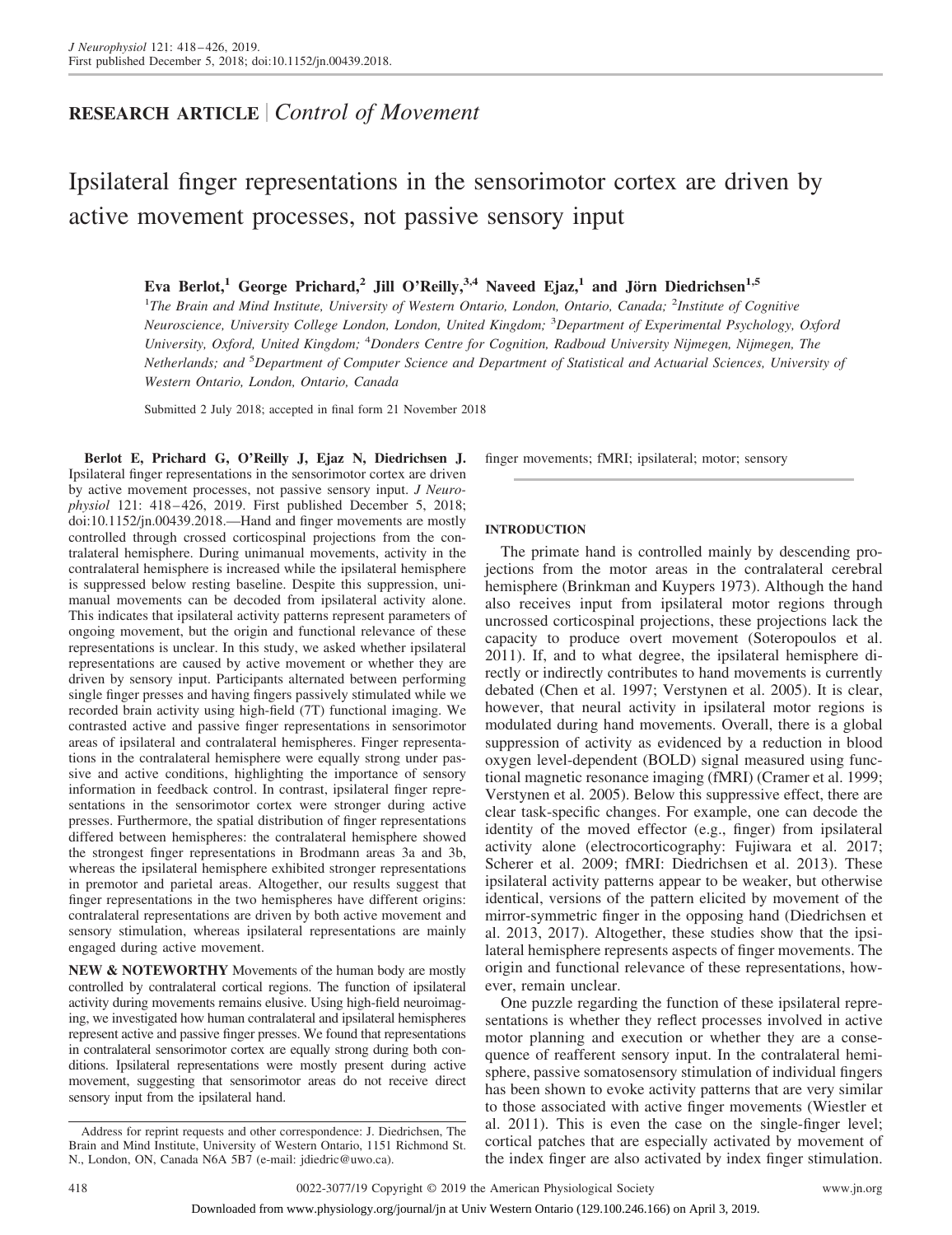The tight match between tuning for active and passive conditions is unsurprising given the importance of accurate sensory information for fine movement control (Augurelle et al. 2003; Pruszynski et al. 2016) and is consistent with the characterization of primary motor cortex as a feedback controller (Scott 2004).

In this study we ask whether ipsilateral sensorimotor cortex plays a role in the fine feedback control of finger movements. If so, we should see that ipsilateral representations can also be activated by passive sensory stimulation. Indeed, we would expect that passive finger stimulation recruits ipsilateral fingerspecific circuits to approximately the same degree as active finger presses, as they do in the contralateral sensorimotor cortex. Alternatively, if the ipsilateral hemisphere is primarily recruited during movement planning, we would predict that ipsilateral representations are more pronounced during active presses and either weaker or absent during passive finger stimulation.

To test between these two possibilities, we used high-field fMRI (7T) to measure ipsilateral activity patterns during active single finger presses and passive finger stimulation. We contrasted the overall activity during active and passive conditions in both the contralateral and ipsilateral hemisphere. Using multivariate pattern analysis, we also analyzed how strongly different conditions activated finger-specific circuits, i.e., the degree to which finger information is represented in these areas (Diedrichsen and Kriegeskorte 2017). This analysis allowed us to determine the extent to which representations in the contralateral and ipsilateral motor areas are driven by sensory input alone (passive condition) or by a combination of sensory input and active planning and execution processes (active condition). We further examined these representations using a fine-grained analysis across the subfields of the sensorimotor cortices.

Overall, we found that active and passive conditions recruited contralateral and ipsilateral sensorimotor areas differently. Whereas contralateral finger representations were equally strong for active and passive conditions, the corresponding ipsilateral finger representations around the central sulcus were stronger for the active than the passive condition. Our results demonstrate that motor areas in ipsilateral and contralateral hemispheres are differentially recruited during active and passive finger presses. This differential recruitment of contralateral and ipsilateral motor areas points to a difference in neurophysiological origin of movement representation.

#### **METHODS**

*Participants.* Seven volunteers participated in the experiment. The average age was  $26.1$  yr (SD =  $2.5$  yr), and the sample included four women and three men. All participants were right-handed and gave written informed consent to all procedures and data usage before the experiment started. The experimental procedures were approved by the Ethics Committee of University College London and Oxford University.

*Apparatus.* Participants placed their two hands on an MRI-compatible keyboard (Fig. 1*A*), which was positioned on their lap, secured with a foam pillow. The keyboard had 10 elongated keys, with a groove for each fingertip. Force applied during finger press execution was measured with force transducers mounted underneath each key. The keys were not movable, and therefore finger presses were not associated with overt movements. Nonetheless, these isometric presses still involved voluntary activation of muscles, as well as



Fig. 1. Apparatus and experimental design. *A*: keyboard used in the task. The left hand was positioned on a mirror-symmetric keyboard. *B*: an adjustable foam pillow was sitting on the top of each finger, preventing any overt finger motion. In the active condition, participants pressed one of the keys and the force applied was recorded through the force transducer. In the passive condition, the force was applied to the finger via a pneumatic piston. *C*: each trial started with a cue denoting which condition and finger are implicated in the trial. This was followed by a warning press to the finger, after which each participant either received 5 finger presses (passive condition) or pressed the key 5 times (active condition). Each trial lasted for a total of 8.2 s. Both active and passive conditions involved only the right hand.

sensory feedback from the pressure on the fingertip. To generate a sensory stimulation protocol that was matched as closely as possible to the sensory input during active finger presses, we applied isometric force presses through pneumatic pistons embedded in each key of the keyboard. Upward movement of the finger was prevented by a stiff foam pad that held the fingers securely in place (Fig. 1*B*). The force to the fingertip in the passive condition was closely matched to that in the active condition by generating force pulses at the same interpress interval and with the same average peak force as those produced during the active condition. The mean peak force was 4.3 N in the active and 4.5 N in the passive condition. Therefore, the two conditions differed mainly in terms of the motor command (i.e., the efference) and were matched as closely as possible in terms of sensory afference. It is of course never possible to exactly match sensory feedback across active and passive conditions, because the efferent outflow itself will alter the incoming sensory information (Blakemore et al. 1999). Therefore, our conclusions on the source of representation did not rely on a direct comparison of passive and active conditions in a single region, but rather on a difference in their relative weighting across the two hemispheres (i.e., passive vs. active responses in contra- vs. ipsilateral sensorimotor regions).

*Experimental design.* We employed a slow event-related design, randomly intermixing active and passive conditions in each imaging run. Every trial lasted for 8.2 s, during which participants either performed five isometric presses with one of the fingers (active condition) or had a finger stimulated five times (passive condition). Both conditions involved only the right hand. Each trial was divided into the instruction phase (1.3 s) and the execution phase (6.7 s). First, the instructional cue was presented on the screen, specifying which finger was to be pressed or stimulated (e.g., Sensory/Index, Fig. 1*C*). Next, the fixation circle appeared in blue and a warning press was applied to the finger that was to be pressed or stimulated. Afterward, the central circle turned green, which was a "go" cue for participants to perform the five presses in the active condition or to have force applied to their finger five times. For every press with the correct finger, the central fixation circle expanded with green circles, whereas in the rare case of an incorrect press, the surrounding circles turned red. To control for visual feedback and predictability of presses, the visual display in the passive condition was the same as in the active

*J Neurophysiol* • doi:10.1152/jn.00439.2018 • www.jn.org Downloaded from www.physiology.org/journal/jn at Univ Western Ontario (129.100.246.166) on April 3, 2019.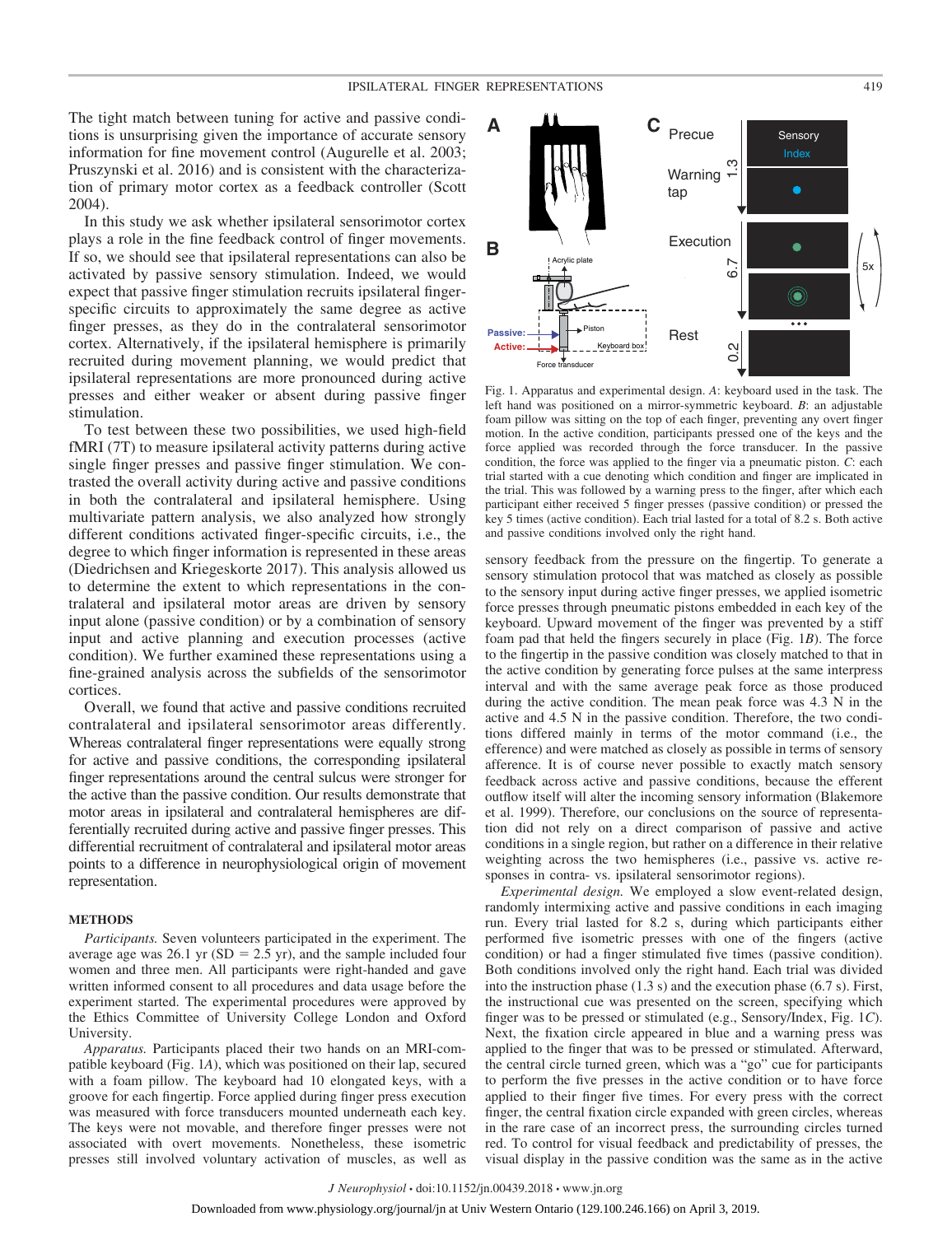condition. Each run contained 3 repetitions of each of 10 conditions (5 fingers in passive/active tasks), and there were 7 or 8 imaging runs per participant. Thus the number of repetitions was equal across all conditions for each participant. Five rest phases of 13–16 s each were randomly interspersed in each imaging run to obtain a reliable estimate of baseline activation. We ensured that our participants performed the task nearly perfectly. Three of seven participants never pressed the key with an incorrect finger throughout the entire session, and the mean error rate across all participants was 1.3% of trials. Even in these cases, typically only one of the five presses performed in the trial was incorrect. Because of near-perfect performance and for consistency across participants, we have included all the trials in the analysis.

*Image acquisition.* Data was acquired on a 7-Tesla Siemens Magnetom scanner with a 32-channel head coil. An anatomical T1 weighted scan was acquired using a magnetization-prepared rapid gradient echo sequence (MPRAGE) with voxel size of 0.7 mm isotropic (field of view =  $224 \times 224 \times 180$  mm). Functional data were acquired in seven to eight runs (depending on the participant) using a two-dimensional (2-D) echo-planar imaging sequence [GRAPPA 2; repetition time  $(TR) = 3.0$  s, echo time  $(TE) = 25$  ms]. We acquired 47 slices with isotropic voxel size of 1.4 mm.

*First-level analysis.* Functional data were analyzed using SPM12 and custom-written MATLAB code. Differences in acquisition timing of slices were corrected for by aligning all slices to the middle slice of each volume. Functional images were corrected for geometric distortions using field map data (Hutton et al. 2002) and aligned to the first image of the first run, resulting in correction for head movements during the scan (3 translations: *x*, *y*, *z* directions and 3 rotations: pitch, roll, and yaw). Finally, the data were coregistered to the anatomical scan. No smoothing or normalization to an atlas template was performed at this stage.

Preprocessed data were analyzed using a general linear model (GLM). Because participants performed the active finger tapping task almost perfectly (average error rate =  $1.3 \pm 1.7\%$  of trials), we included all of the trials in the analysis. For each trial type, we defined one regressor per imaging run, resulting in 10 regressors per run (5 fingers in passive/active conditions). The regressor was a boxcar function that started with the beginning of the trial and lasted for the trial duration. This function was convolved with a hemodynamic response function, with a time to peak of 4.5 s, manually adjusted to best fit the average time series. The analysis resulted in one activation estimate (beta image) for each of the 10 conditions per run. We calculated average percent signal change for the passive and active conditions (averaged across all fingers) as the mean evoked response relative to the baseline in each run, averaged across runs.

*Surface-based analysis and searchlight approach.* To carefully characterize activation patterns across different cortical areas, we obtained a reconstruction of individual subjects' cortical surfaces using FreeSurfer (Dale et al. 1999). All individual surfaces were aligned to the symmetrized atlas template of FreeSurfer (using xhemireg; Fischl et al. 1999) via spherical registration.

To detect finger-specific representations for the active and passive conditions across the cortex (see *Multivariate analysis*), we used a surface-based searchlight approach (Oosterhof et al. 2011). For each surface node, we selected a surrounding circular region of 120 voxels (i.e., in 3-D volume), which on average resulted in a searchlight radius of 6.5 mm. To avoid contamination of signals across the central sulcus, we excluded all voxels that contained gray matter from the other side. We extracted the activation estimates (betas) of selected voxels from the first-level analysis and then computed the dissimilarity between activity patters for the passive and active finger pairs (see below). The resulting distance was assigned to the center of the searchlight sphere. By moving the searchlight across the cortical surface, we obtained a map of distances for active and passive condition patterns, representing how well each patch of cortex represented individual finger active and passive conditions.

*Regions of interest and cross section.* To compare finger representations across different subfields of the sensorimotor cortex, we defined seven regions of interest (ROIs). The ROIs were defined using Brodmann maps derived from postmortem histology, aligned to the cortical surface atlas (Fischl et al. 2008). Each cortical node was assigned to the region that had (across analyzed brains) the highest probability. Primary motor cortex (M1), or Brodmann area 4, was split into anterior (BA4a) and posterior (BA4p) components. ROIs for primary somatosensory cortex (S1) were Brodmann areas 3a, 3b, 1, and 2. Additionally, the premotor cortex was defined as the lateral aspect of Brodmann area 6 (BA6). To exclude mouth and leg representations in all these areas, we included only cortical nodes within 2.5 cm above and below the hand knob, the point of greatest curvature in the central sulcus (Yousry et al. 1997).

We performed the analysis on percent signal change and distance estimates (see *Multivariate analysis*) for cortical surface patches in a cross section across the surface sheet, running from the rostral end of BA6 to the posterior end of BA2. For the pattern component modeling analysis (described below), we used all voxels within each ROI and further joined BA4a and BA4p into BA4, and BA3a and BA3b into BA3.

*Multivariate analysis.* The overall activation across fingers does not provide insight into finger-specific processes (i.e., finger representations; Diedrichsen et al. 2013). Although finger representations can be visualized in terms of their rough somatotopic arrangement on the cortical surface (Indovina and Sanes 2001; Wiestler et al. 2011), a fuller description can be obtained by taking into account the entire fine-grained activity pattern for each finger (Ejaz et al. 2015). We therefore calculated distances between activation patterns for different fingers, separately for each subject. We first standardized the beta image for each voxel by dividing it by the standard deviation of its residual, as obtained from the first-level GLM. Such univariate prewhitening has been shown to increase the reliability of distance estimates compared with nonstandardized images (Walther et al. 2016). For active and passive conditions separately, we then calculated the cross-validated squared Mahalanobis distance (crossnobis estimator: Diedrichsen and Kriegeskorte 2017; Nili et al. 2014; Walther et al. 2016) between each finger pair. Because the expected value of this estimator is zero if the two conditions only differ by measurement noise, the crossnobis estimate can be used to test whether an area "represents" a certain parameter by testing it against zero (Diedrichsen et al. 2016).

*Pattern component analysis.* To quantify the correspondence between active and passive activity patterns, we used pattern component modeling (PCM; Diedrichsen et al. 2017). A naive way to assess the correlation would be to simply correlate corresponding finger patterns, after subtracting the mean pattern, for the passive and active condition. However, the raw correlations severely underestimate the true correlation between patterns as the correlations are lowered by measurement noise. Even cross-validated correlations are severely biased (see *example 2* in Diedrichsen et al. 2017). Instead, we can use PCM to test between different models on the strength of the correlation between the finger-specific patterns in the active and passive condition: a "null" model where active and passive conditions are unrelated, a "flexible correlation" model where the two conditions share some correlation, and a "perfect correlation" model in which the passive finger-specific patterns are simply a scaled version of the active patterns. We compared these models by calculating for each subject the log-Bayes factor of the flexible and perfect model against the null model. Subsequent group inferences were performed using parametric statistics (*t*-test) on the individual log-Bayes factors.

*Statistical analyses.* To statistically assess how activity or distances differ between conditions in either hemisphere, we performed a condition  $\times$  ROI ANOVA, followed by post hoc *t*-tests on distance estimates of passive and active conditions in each region individually. To directly contrast the distance estimates of the two conditions across the two hemispheres, we conducted a hemisphere  $\times$  condition ANOVA. We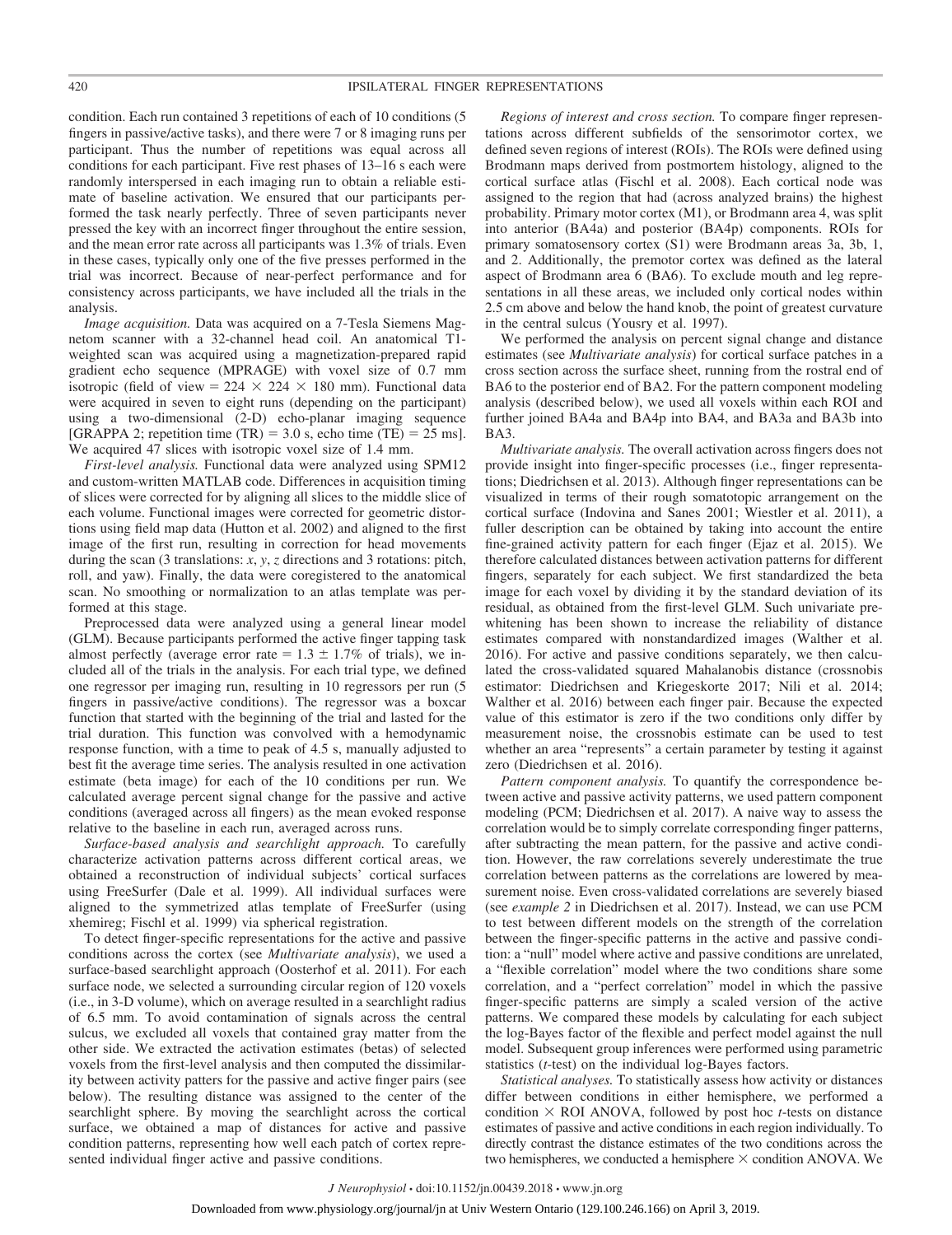further quantified the spatial distribution of distances across regions of the two hemispheres using a hemisphere  $\times$  ROI ANOVA on estimates of distances in the active condition. To statistically assess the correspondence between active and passive patterns, we contrasted the obtained correlation estimates against zero using one-sample *t*-tests and conducted a model type  $\times$  ROI ANOVA on log-Bayes factors of the flexible and perfect correlation models. Our ANOVAs were followed by post hoc *t*-tests, with the use of Bonferroni correction for multiple comparisons for adjusting the significance value. Given the small sample size  $(N = 7)$ , we replicated each test using nonparametric statistics (rank-sum test; not reported), which yielded qualitatively similar results. All of the plots presenting results are group averages per condition  $(N = 7)$ : the cross-sectional plots in Figs. 2 and 3 for each surface node, the matrices in Fig. 4 providing a group average across seven subjects, and in Fig. 5 for each of the dots in the bar plot (so 7 values per ROI).

# **RESULTS**

*Contralateral finger representations are equally strong in active and passive conditions.* Before looking at the contribution of sensory and motor processes to the ipsilateral representations, we carefully quantified the passive and active finger representations in the contralateral hemisphere. As a first proxy for contralateral recruitment during the two conditions, we investigated the overall BOLD activation across sensorimotor regions. The sensory input was similar in both tasks, but the active condition additionally required planning and initiation of the press. These additional motor demands were predicted to evoke higher levels of activation in the active compared with the passive task. Figure 2*A* shows the percent signal change on

the flattened contralateral cortical surface related to the active and passive condition. Both conditions evoke activity in highly overlapping cortical patches. For statistical evaluation, we used a series of anatomically defined ROIs, running from premotor cortex (BA6) posterior into BA2 (separated by dotted lines), and tested the evoked activity of each region against zero with a one-sample *t*-test. Significance at  $P \leq 0.001$  was reached in all subfields for both passive and active conditions (Fig. 2*B*). To examine differences between active and passive conditions, we performed a condition  $\times$  ROI ANOVA. Both the main effects of condition and ROI were significant [condition:  $F_{(1,6)} = 23.791$ ,  $P = 0.0028$ ; ROI:  $F_{(1,6)} = 4.833$ ,  $P = 9.0e^{-4}$ ], as was the interaction between them  $[F_{(1,6)} = 8.19, P = 1.3e^{-5}]$ . Post hoc *t*-tests comparing activation during passive and active conditions within each ROI revealed that the active condition elicited higher activation than the passive condition in every region (Bonferroni-corrected significance level:  $P = 0.0071$ ; Fig. 2*B*).

Next, we evaluated how strong representations for different fingers were in each of these ROIs, independent of the overall activity. It is possible to observe large activation without any representation of individual fingers (implying the activation is induced by processes not specifically related to finger control) or to observe lower activation with very clear finger representation. For a region to perform a specific function, a clear representation is more important than high activation (Diedrichsen and Kriegeskorte 2017). We evaluated the strength of representation using the cross-validated squared Mahalanobis distance estimate (crossnobis; Diedrichsen et al. 2016) between activity patterns of individual fingers separately for active presses and passive finger



Fig. 2. Average contralateral evoked activation and distances between finger patterns during active and passive tasks across subfields of sensorimotor cortex. *A*: evoked activity for the active (red) and passive (blue) conditions on the flattened contralateral cortical surface. The two conditions activated similar cortical areas, with the overlap indicated by purple areas. Regions of interest (ROIs) were defined on the basis of a probabilistic cytoarchitectonic atlas (Fischl et al. 2008), with each node assigned the area of the highest probability. Borders between regions are indicated with white dotted lines. *B*: percent signal change for active and passive tasks was sampled in a cross section from anterior (BA6) to posterior (BA2), along a rectangular strip with a width of 26 mm. Horizontal red and blue bars indicate significant activation during the active and passive tasks, respectively.  $*P < 0.0071$ , significant differences between the activation for active and passive tasks (Bonferroni correction). *C*: average distance between finger patterns for the active (red) and passive (blue) tasks on the flattened contralateral cortical surface. The two conditions evoked similar distances, which is indicated by the purple overlap. *D*: distances in the contralateral hemisphere were significantly higher than 0 for both tasks, as indicated by the red and blue bars. There was no difference in distances between the two conditions in any ROI. Shaded areas in *B* and *D* reflect the standard error of the group mean  $(N = 7)$ .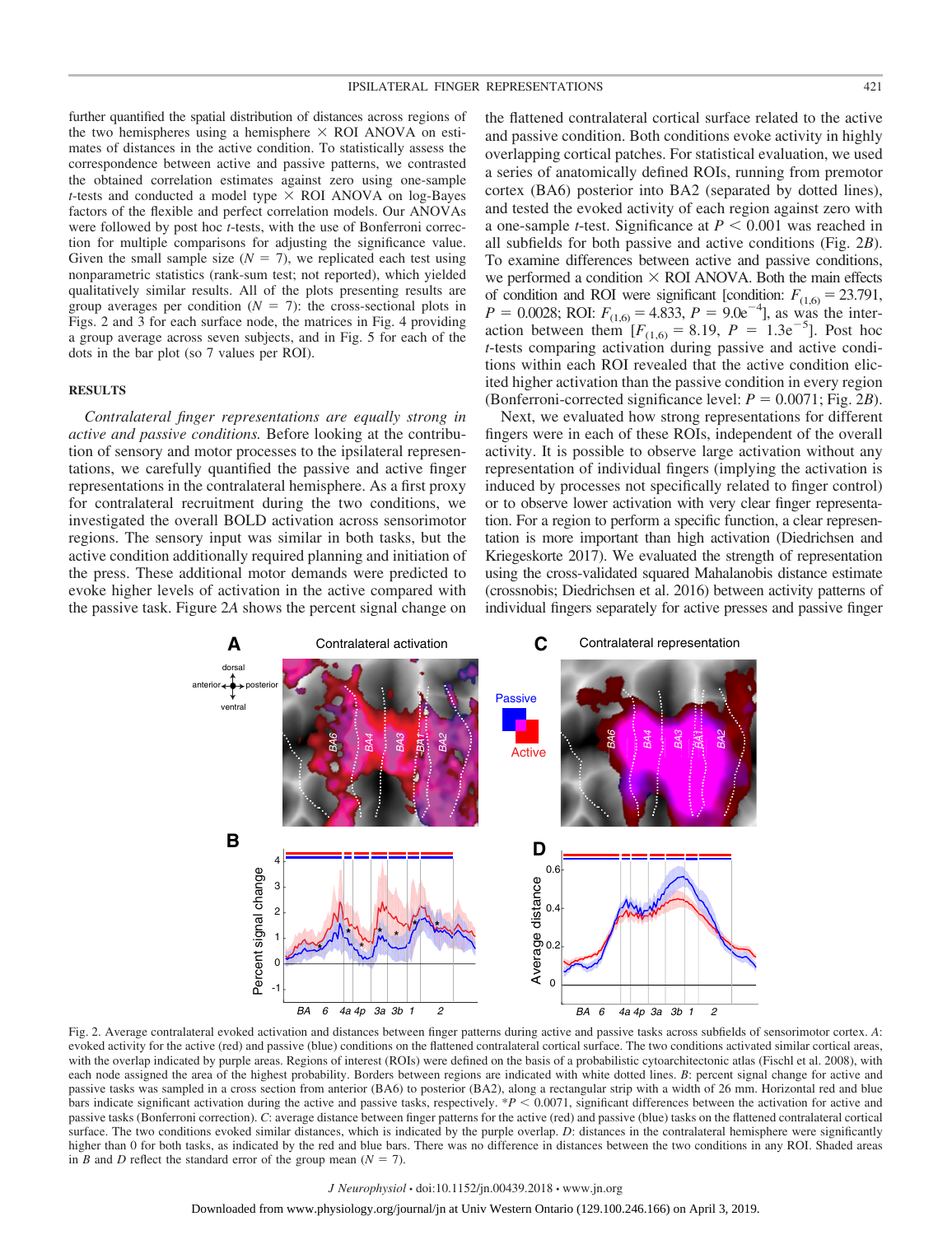stimulation. As expected, we found strong finger representations for both passive and active conditions (Fig. 2*C*), confirmed by a *t*-test on distance estimates of each condition across all cortical sensorimotor regions combined [passive:  $t_{(6)} = 13.82$ ,  $P = 8.93e^{-6}$ ; active:  $t_{(6)} = 9.76$ ,  $P = 6.65e^{-5}$ ]. Distances were particularly large in the depths of the central sulcus, peaking in area 3b, and decreased anteriorly in premotor area (BA6) and posteriorly in BA2 (Fig. 2*D*). We quantified this observation statistically by performing a condition  $\times$  ROI ANOVA on the distance estimates. The main effect of condition was not significant  $[F_{(1,6)} = 3.183, P = 0.125]$ , but both the main effect ROI and the interaction between the ROI and condition were significant [ROI:  $F_{(1,6)} = 37.288$ ,  $P = 5.1e^{-14}$ ; interaction:  $F_{(6,36)} = 12.183$ ,  $P = 1.9e^{-7}$ ]. Post hoc *t*-tests on the effect of condition within each region revealed a trend for larger distances in the passive compared with the active condition in BA3b and BA1, but this difference did not reach significance after Bonferroni correction.

In summary, we found that both active and passive conditions activated the finger-specific representations to the same extent in contralateral M1 and S1. In contrast, the average overall activity was significantly higher in the active condition. This means that the additional neuronal processes in the active condition were not finger specific, but instead increased activity in a general fashion for all fingers.

*Ipsilateral finger representations are stronger in active than passive condition.* Having quantified the amount of passive and active digit representations in the contralateral hemisphere, we next turned to the ipsilateral hemisphere. We again first quantified the overall percent signal change of elicited activity. Consistent with previous research (Diedrichsen et al. 2013; Verstynen et al. 2005), we found significant BOLD modulation across ipsilateral ROIs during the active condition, as con-

firmed by a one-way ANOVA with the main effect of region  $[F_{(6,36)} = 16.26, P = 5.9e^{-9}]$ . Activation in the depth of the sulcus was suppressed below resting baseline (Fig. 3*B*), and this suppressive effect was significant in areas 4p and 3a [BA4p:  $t_{(6)} = -4.89$ ,  $P = 0.0027$ ; BA3a:  $t_{(6)} = -4.28$ ,  $P = 0.005$ ]. Only premotor (BA6) and parietal areas (BA2) exhibited significant increases in BOLD signal [BA6:  $t_{(6)} = 6.57$ ,  $P = 5.94e^{-4}$ ; BA2:  $t_{(6)} = 4.51$ ,  $P = 0.004$ ].

To quantify the activation and deactivation profiles across both active and passive conditions, we used a condition  $\times$  ROI ANOVA. The main effect of condition was not significant  $[F(1,6) = 0.095, P = 0.769]$ , but there was a significant main effect of ROI  $[F_{(1,6)} = 19.55, P = 5.4e^{-10}]$  and a significant interaction between the two factors  $[F_{(6,36)} = 8.13, P = 1.4e^{-5}]$ . Post hoc *t*-tests demonstrated that this interaction was driven by higher activity in the premotor cortex during the active condition  $[t<sub>(6)</sub> = 4.23, P = 0.006]$ , which is in line with its bilateral involvement during action preparation (Cisek et al. 2003). Other areas showed no significant difference in activity between the two conditions. Thus regions located in the depth of the central sulcus in the ipsilateral hemisphere were significantly suppressed during both passive and active conditions.

We have previously found that despite the suppression of BOLD activity, the ipsilateral hemisphere contains information about individual finger movements (Diedrichsen et al. 2013). In the present study, we asked whether the ipsilateral hemisphere represents individual fingers only during active movement or also during passive finger stimulation. We first examined individual finger representations during the active condition. The average distance among active finger presses was higher than zero in every region [all  $t_{(6)} > 2.721$ ,  $P <$ 0.034; Fig. 3*D*], replicating our prior results (Diedrichsen et al.



Fig. 3. Average ipsilateral evoked activation and distances between finger patterns during active and passive tasks across subfields of sensorimotor cortex. *A*: evoked activity above resting baseline for the two conditions on the flattened ipsilateral hemisphere. *B*: ipsilateral hemisphere showed suppression of activity below resting baseline around the central sulcus for both conditions, indicated with gray background. BA6 displayed more activation for the active than passive condition, but all other areas responded similarly for the two conditions. *C*: average passive and active distances in the ipsilateral hemisphere. The active condition elicited higher distances than the passive condition, which is reflected in the predominately red areas, especially in the depth of the central sulcus. *D*: ipsilateral hemisphere displayed higher distances for the active than the passive task. This difference was significant in areas BA4a, 4p, 3a, and 3b (\**P* < 0.0071). Shaded areas in *B* and *D* reflects the standard error of the group mean  $(N = 7)$ .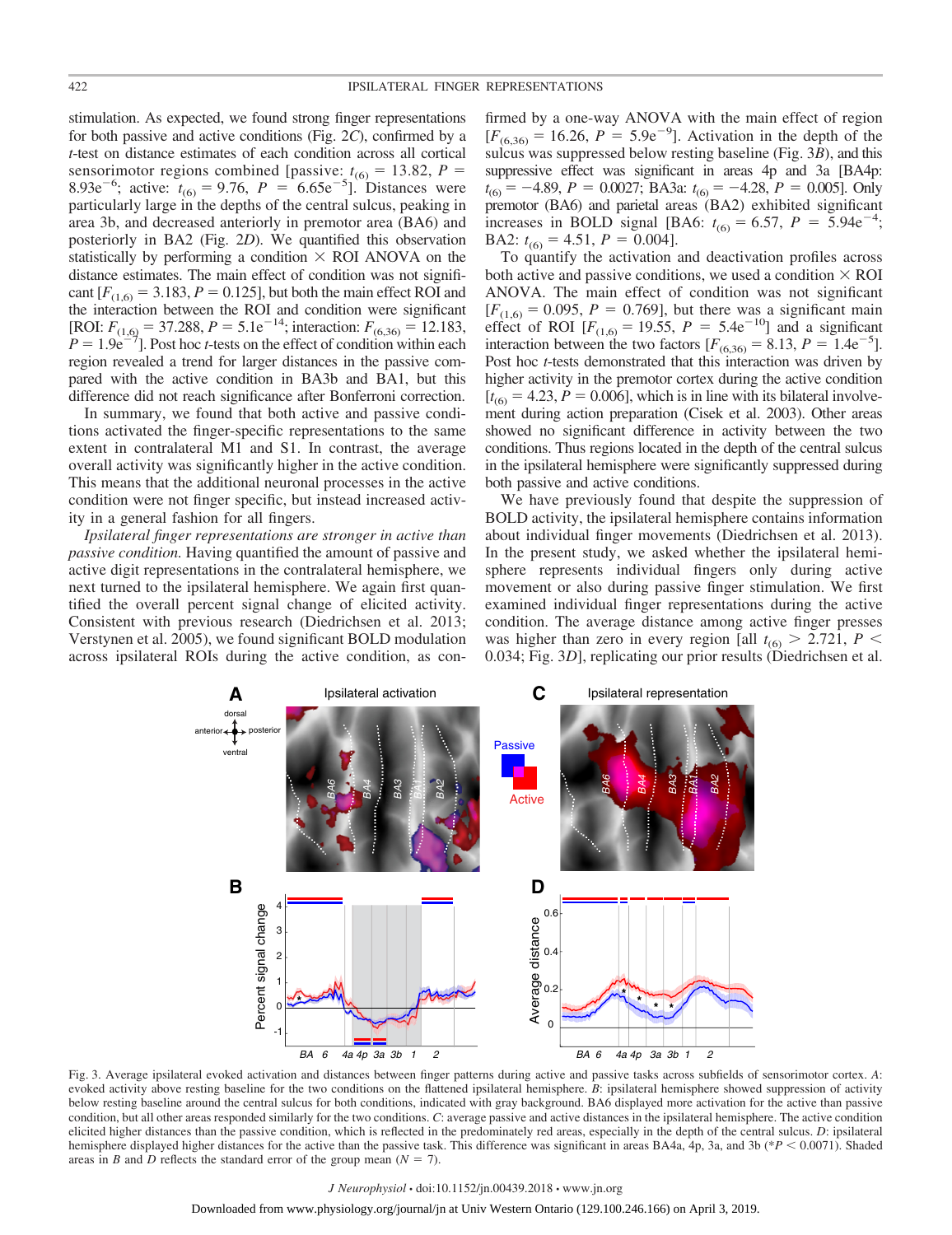2013). Next, we tested whether the ipsilateral hemisphere represents individual fingers in the passive condition to the same extent as during active movement (similar to the contralateral hemisphere). The main effect of condition on the distance estimates was significant  $[F_{(1,6)} = 24.36, P =$ 0.0026], and post hoc *t*-tests revealed that the average distance was lower in the passive than in the active task in the depth of the sulcus (Fig. 3*D*). Subfields 4p, 3a, and 3b, all of which showed significant distances during active finger presses, did not show finger representation for passive finger stimulation, as confirmed by one-sample *t*-tests against zero (Fig. 3*D*). These findings suggest that ipsilateral representations in these areas are driven by processes involved in the active generation of movement, but not by the sensory input arising from passive stimulation.

Last, we quantified whether the relative amount of finger representation across the passive and active tasks differs across the two hemispheres. This test is critical to determine whether the source of contralateral and ipsilateral finger information is identical or different. A hemisphere  $\times$  condition ANOVA combined across all regions revealed a clear interaction effect  $[F_{(1,6)} = 64.481, P = 2.0e^{-4}]$ , demonstrating that the relative magnitude of finger-specific representation during the active and passive conditions differs significantly across the two hemispheres. This can also be observed in the representational dissimilarity matrices (Fig. 4), which show the distances between digits during active and passive conditions for the contra- and ipsilateral M1. Whereas the contralateral sensorimotor circuit represents individual finger presses and stimulation to the same extent (or, if anything, more for the passive condition), finger representation on the ipsilateral side was stronger during the active condition. This demonstrates that the contribution of sensory information to the neural activation patterns is much smaller in the ipsilateral compared with the contralateral sensorimotor areas.

*Spatial distribution of active representations is different across hemispheres.* An additional important insight about ipsilateral representation can also be gained by considering the spatial distribution of representations across subfields of sensorimotor cortices. We compared the distribution of active distances across the cross section of ROIs in the contralateral



Fig. 4. Representational dissimilarity matrix for distances between patterns of digit pairs in contralateral and ipsilateral M1 (BA4a and BA4p combined) for passive and active conditions. The distances are averaged across 7 participants. The structure of dissimilarity matrix (see Ejaz et al. 2015) is preserved across hemispheres and conditions.

and ipsilateral hemisphere (i.e., the profile of red lines in Fig. 2*D* vs. Fig. 3*D*). Our results showed that the ipsilateral profile of distances for the active condition is not just a scaled-down version of the contralateral distances. For example, contralateral distances peaked in area 3b, but ipsilateral hemisphere showed lower distances in 3b than in areas 1 and 2. To quantify this effect, we performed a hemisphere  $\times$  ROI ANOVA on the distance estimates in the active condition. Both main effects were significant [hemisphere:  $F_{(1,6)} = 35.827$ ,  $P = 0.001$ ; ROI:  $F_{(6,36)} = 20.272$ ,  $P = 3.33e^{-10}$ , but importantly, the interaction between them was significant, as well  $[F_{(6,36)} = 17.236, P =$  $2.83e^{-9}$ ]. This suggests that the ipsilateral hemisphere has a unique profile across areas, with relatively stronger finger-specific representations in premotor and parietal areas.

*Correlation of activity patterns during active and passive conditions.* Finally, we examined to what degree active and passive conditions activate the same or different finger-specific circuits. On one extreme, individual finger presses and individual finger stimulation could evoke the same responses in the same voxels. In the other extreme, the two conditions could activate completely different voxels or the same voxels to a different extent. Using PCM, we can determine the degree to which finger-specific patterns of activity were shared across the two conditions. When estimating the correlation between active and passive conditions (corrected for the measurement noise, see METHODS) on the contralateral hemisphere, we obtained an average value of 0.84 between across all areas of interest (Fig. 5*A*, solid line). Also in the ipsilateral hemisphere, consistently positive correlations (average  $r = 0.66$ ) were found (Fig. 5*A*, dashed line).

These results clearly show that the passive and active conditions engage overlapping finger-specific circuits on the contralateral side, and to a lesser extent on the ipsilateral side. However, the problem is that correlation coefficients underestimate the true correlation (Diedrichsen et al. 2017) such that the lower correlation coefficient on the ipsilateral side likely reflects a lower signal-to-noise ratio. To test whether the data could be explained by a true correlation of  $r = 1$  between active and passive patterns, we compared two PCM models: a "perfect correlation" model that constrained the correlation between passive and active patterns to 1, and a "flexible correlation" model in which the correlation was estimated in a cross-validated fashion across subjects. Evidence for these two models was expressed relative to a "null" model, which assumes that the correlation between active and passive patterns is 0. On the contralateral side, both flexible and perfect correlation models were a better descriptor of our data than the null model (Fig. 5*B*): the flexible correlation model had a log-Bayes factor of 357 [one-sample *t*-test against 0:  $t_{(6)} = 10.684$ ,  $P = 3.41e^{-16}$ ], whereas the perfect correlation model had a log-Bayes factor of 344  $[t_{(6)} = 10.188, P = 2.53e^{-16}]$ . The two models performed indistinguishably in all contralateral ROIs [all  $t_{(6)}$  < 2.12,  $P > 0.078$ ].

On the ipsilateral hemisphere, both models had lower log-Bayes factors; the flexible correlation model had an average log-Bayes factor of 54.2 across regions, whereas the perfect correlation model average log-Bayes factor was 52.9. Specifically in area BA3, where evidence for both models was the highest in the contralateral hemisphere, the two models on the ipsilateral hemisphere did not perform better than the null model [flexible model:  $t_{(6)} = 1.45$ ,  $P =$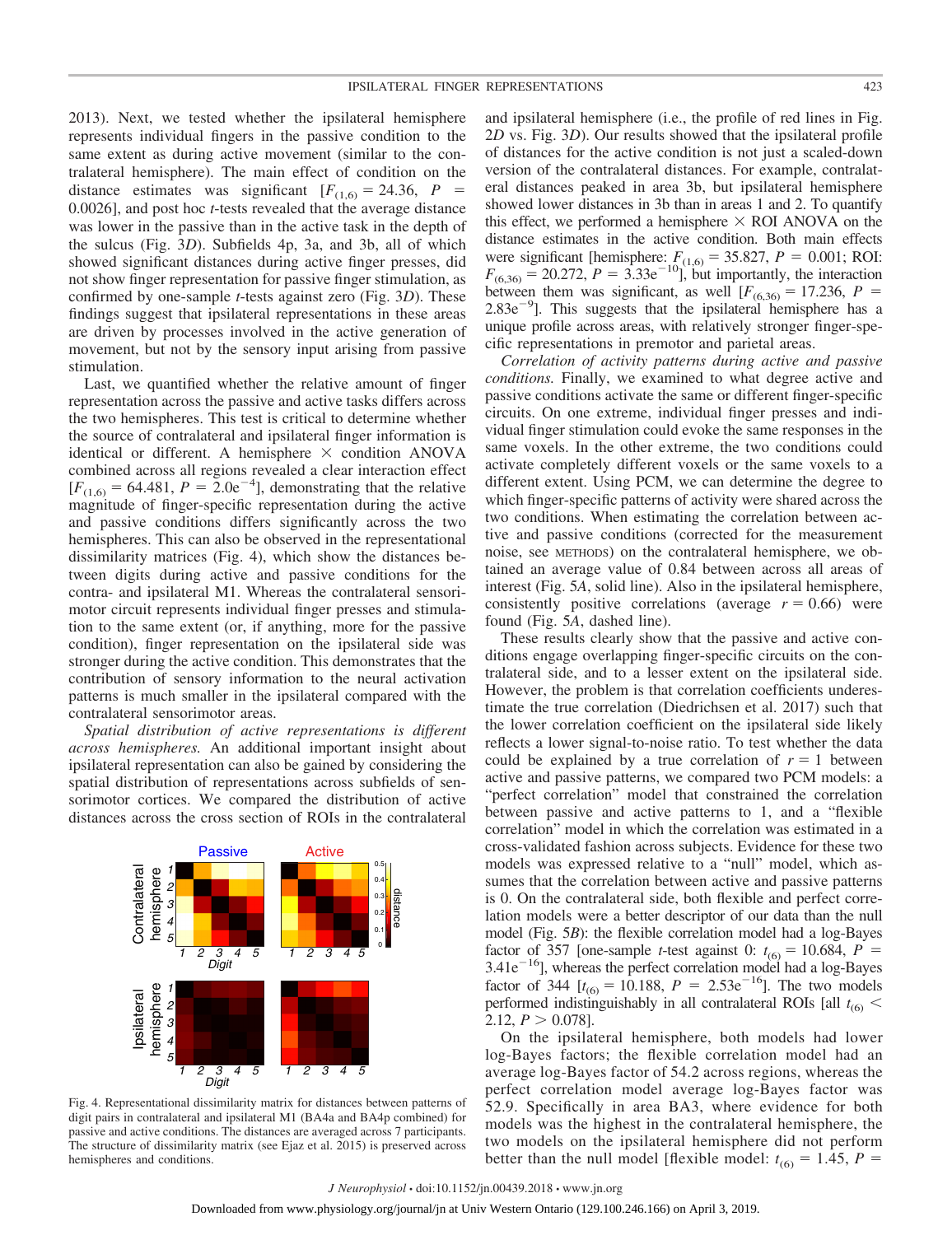

Fig. 5. Correlation between finger-specific activity patterns in the active and passive conditions. *A*: correlation coefficients estimated using pattern component modeling (PCM) for contralateral (solid line) and ipsilateral (dashed line) hemispheres. Note that for ipsilateral area 3b, there was not enough evidence for a finger-specific representation in the passive condition to reliably estimate a correlation coefficient. *B*: performance of the model with correlation between active and passive patterns unconstrained (flexible correlation model) and the model where the correlation is constrained to be 1 (perfect correlation model); both are expressed relative to a null model (no correlation between active and passive patterns). Although a log-Bayes factor of 1 is considered positive evidence and a log-Bayes factor of 3 as strong model evidence (Kass and Raftery 1995), our log-Bayes factors are likely inflated due to residual dependence between voxels after prewhitening. Therefore, the critical test is whether the group log-Bayes factors are significantly different from 0 in a frequentist (*t*) test. ns, Not significant. *C*: percent signal change in active (red) and passive (blue) conditions for contralateral (solid) and ipsilateral (dashed) hemispheres. Error bars are standard error of the group mean  $(N = 7)$ .

0.098; perfect correlation model:  $t_{(6)} = 1.54$ ,  $P = 0.086$ ]. This is caused by the absence of a significant finger representation in this area in the passive condition (see Fig. 3*D*), which makes the estimation of a correlation impossible. Additionally, this area displayed the lowest elicited activation during the passive and active conditions (Fig. 5*C*). Together, our results demonstrate that in all areas in which both active and passive conditions elicit reliable finger-specific activity patterns, these representations are highly related.

# **DISCUSSION**

In this study, we used active finger presses and passive finger stimulation to investigate the origin of finger representations in ipsilateral sensorimotor cortex. We first provided a detailed characterization of the nature of contralateral representations. We found that finger-specific representations were equally strong across active and passive conditions despite BOLD activations being larger for the active condition. We expanded on these results in two ways. First, we quantified finger representations across the subfields of the sensorimotor cortex and report that representations were most pronounced in BA3a, 3b, and BA1. Second, we demonstrated that fingerspecific activity patterns were highly correlated between active and passive conditions. Altogether, our results demonstrate that passive finger stimulation drives contralateral finger-specific motor circuits as strongly as active finger presses. Although this may be surprising in some ways, it aligns with the importance of sensory inputs in dexterous manipulation (Pruszynski et al. 2016). These findings are therefore expected under the hypothesis that the main function of primary motor cortex is feedback control (Scott 2004).

Having established the nature of contralateral sensorimotor finger representations, we then examined the extent to which the ipsilateral motor areas are recruited during active and passive conditions. Overall, ipsilateral representations were weaker than those in the contralateral hemisphere. Critically, however, whereas contralateral representations were equally strong for both active and passive conditions, ipsilateral sensorimotor representations were significantly stronger for the active condition. There was no reliable finger representation during passive stimulation in ipsilateral areas 4p, 3a, and 3b. The difference between hemispheres became also clear when we investigated the spatial distribution of finger representations: in the contralateral hemisphere, finger representations were strongest along the central sulcus, whereas on the ipsilateral side, they were strongest in premotor and parietal areas. These data provide clear evidence that finger-specific representation in contralateral and ipsilateral hemispheres differ qualitatively, likely reflecting the difference in the functional role of these representations.

Our data therefore clearly argue against the idea that ipsilateral representations are caused by a passive spillover from the homologous areas though transcallosal connections (e.g., M1-M1; Asanuma and Okuda 1962), because such a fixed information transmission should have resulted in the same active-to-passive ratio of information in both hemispheres. At the very least, our results indicate that the information transmission between hemisphere is strongly modulated by the behavioral context (active vs. passive). Similarly, our results confirm that the process that leads to global suppression of the BOLD signal in the ipsilateral hemisphere (supposedly through interhemispheric inhibition; Gerloff et al. 2006) is qualitatively different from the mechanism that causes the finger-specific ipsilateral activity patterns. Although the overall ipsilateral suppression in BA 3 and 4 was equivalent across active and passive conditions, the strength of the finger representations showed substantial differences. Furthermore, we have shown in previous work that the ipsilateral patterns are caused by an activation of the corresponding finger representations for the other hand, not by a suppression of these circuits (Diedrichsen et al. 2013). Together, evidence suggests that ipsilateral representations are not passive copies of their contralateral homologous counterparts.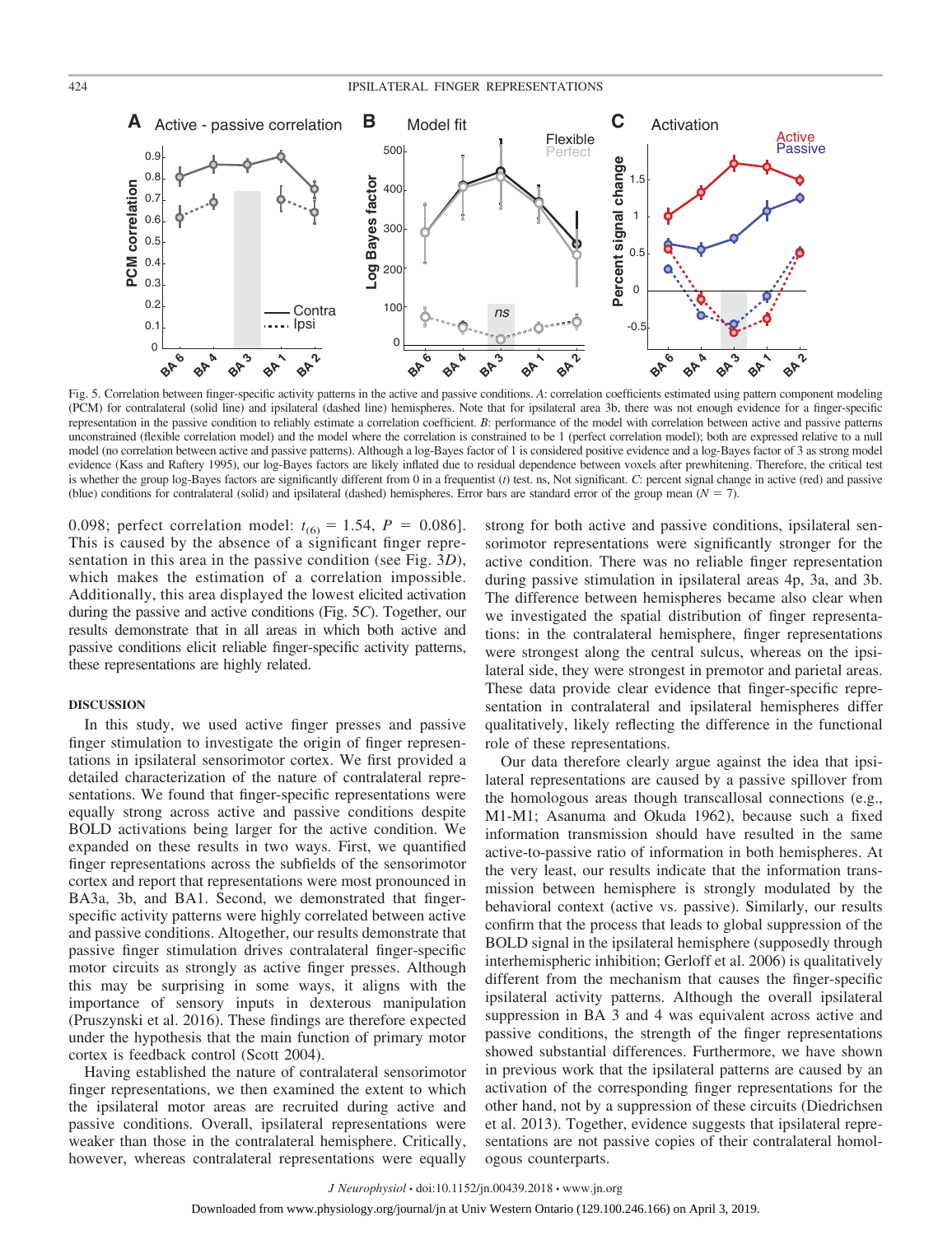Although other possible explanations exist, the most likely interpretation of the whole pattern of results is that ipsilateral representations are more related to the planning and initiation of actions but less to the ongoing feedback control of movements. In favor of this interpretation, there was very little ipsilateral finger-specific information in the passive condition in ipsilateral primary somatosensory areas. If the ipsilateral hemisphere had a direct role in feedback control of the movement, we would have expected a clear representation of sensory information, as observed for the contralateral hemisphere. Second, the finger-specific representations in the ipsilateral hemisphere was most pronounced in premotor and parietal areas, which are thought to be involved in motor planning (this pattern of results was also observed in the ipsilateral superior parietal lobule and supplementary motor areas; not shown in RESULTS). The function of the ipsilateral representations to movement planning (rather than control) is also more consistent with research in nonhuman primates demonstrating that the ipsilateral hemisphere has limited capacity to cause upper limb movements (Kuypers et al. 1962) and therefore most likely plays a modulatory or indirect role in active control (Soteropoulos et al. 2011).

Interestingly, however, ipsilateral premotor and parietal areas also displayed significant finger representations in the passive conditions. This raises the alternative hypothesis that the ipsilateral finger representations may reflect attentional signals. Given that participants knew which finger would be stimulated, they may have allocated spatial attention to the specific finger, causing finger-specific activity patterns to occur. Alternatively, participants may have internally prepared an action with the corresponding finger.

Is it possible that the differences in finger representations across active and passive conditions are caused by participants allocating more attention to the finger in the active condition? We think that this explanation is unlikely, because the biggest relative difference between conditions was found in the ipsilateral M1/S1, whereas the difference in contra- and ipsilateral premotor areas was much less pronounced. If anything, attentional effects should be expressed more in these higher order areas and should also be found in the contralateral sensorimotor cortex (Johansen-Berg and Matthews 2002; Rushworth et al. 2003).

It is also possible that the finger representations in ipsilateral primary sensorimotor areas are a pure epiphenomenon without any functional relevance. Namely, the presence of a detailed representation during the active condition (as observed with fMRI or electrophysiology) does not automatically imply that the activity plays any causal role. For example, bilateral representations in primary sensorimotor regions could arise from covert planning of candidate responses with either hand (Cisek and Kalaska 2010). The ipsilateral representations would then be suppressed when the choice of hand is made, without contributing in any way to motor performance. Although there is some evidence that disruption of ipsilateral motor circuits impedes the quality and skill of motor execution (Chen et al. 1997; Johansen-Berg et al. 2002), the observed deficits are rather subtle (Noskin et al. 2008; Xu et al. 2017). Even if it turns out that ipsilateral representation is not essential to ensure normal motor control, it is still possible that this activity subserves other functions. For example, it has been suggested that bilateral representations of motor plans may promote transfer of motor learning across hands (Wiestler et al. 2014). Furthermore, the representation could provide a redundant code that could obtain a functional role when the corresponding regions in the opposite hemispheres are disrupted (Li et al. 2016). Thus, in the case of case of brain injury, the ipsilateral hemisphere may play a compensatory role.

In conclusion, we have provided a detailed characterization of the nature of ipsilateral sensorimotor representations during active presses and passive finger stimulation. Our results suggest that the ipsilateral hemisphere does not receive the sensory input critical for dexterous feedback control, and instead may primarily be involved in planning-related processes. Therefore, our study provides important constraints on the role that the ipsilateral hemisphere can play in the control of movement in health and disease.

#### **ACKNOWLEDGMENTS**

We thank Tamar Makin for comments on the early version of the manuscript.

#### **GRANTS**

This work was supported by a James S. McDonnell Foundation Scholar award, National Sciences and Engineering Research Council Discovery Grant RGPIN-2016-04890, and the Canada First Research Excellence Fund (BrainsCAN).

#### **DISCLOSURES**

No conflicts of interest, financial or otherwise, are declared by the authors.

### **AUTHOR CONTRIBUTIONS**

G.P., J.O., and E.N. performed experiments; E.B., G.P., and J.D. analyzed data; E.B., E.N., and J.D. interpreted results of experiments; E.B. prepared figures; E.B. drafted manuscript; E.B., E.N., and J.D. edited and revised manuscript; E.B., G.P., J.O., E.N., and J.D. approved final version of manuscript.

#### **REFERENCES**

- **Asanuma H, Okuda O.** Effects of transcallosal volleys on pyramidal tract cell activity of cat. *J Neurophysiol* 25: 198 –208, 1962. doi[:10.1152/jn.1962.25.](https://doi.org/10.1152/jn.1962.25.2.198) [2.198.](https://doi.org/10.1152/jn.1962.25.2.198)
- **Augurelle AS, Smith AM, Lejeune T, Thonnard JL.** Importance of cutaneous feedback in maintaining a secure grip during manipulation of handheld objects. *J Neurophysiol* 89: 665-671, 2003. doi[:10.1152/jn.00249.](https://doi.org/10.1152/jn.00249.2002) [2002.](https://doi.org/10.1152/jn.00249.2002)
- **Blakemore SJ, Frith CD, Wolpert DM.** Spatio-temporal prediction modulates the perception of self-produced stimuli. *J Cogn Neurosci* 11: 551–559, 1999. doi[:10.1162/089892999563607.](https://doi.org/10.1162/089892999563607)
- **Brinkman J, Kuypers HG.** Cerebral control of contralateral and ipsilateral arm, hand and finger movements in the split-brain rhesus monkey. *Brain* 96: 653– 674, 1973. doi[:10.1093/brain/96.4.653.](https://doi.org/10.1093/brain/96.4.653)
- **Chen R, Gerloff C, Hallett M, Cohen LG.** Involvement of the ipsilateral motor cortex in finger movements of different complexities. *Ann Neurol* 41: 247–254, 1997. doi[:10.1002/ana.410410216.](https://doi.org/10.1002/ana.410410216)
- **Cisek P, Crammond DJ, Kalaska JF.** Neural activity in primary motor and dorsal premotor cortex in reaching tasks with the contralateral versus ipsilateral arm. *J Neurophysiol* 89: 922–942, 2003. doi[:10.1152/jn.00607.](https://doi.org/10.1152/jn.00607.2002) [2002.](https://doi.org/10.1152/jn.00607.2002)
- **Cisek P, Kalaska JF.** Neural mechanisms for interacting with a world full of action choices. *Annu Rev Neurosci* 33: 269 –298, 2010. doi[:10.1146/](https://doi.org/10.1146/annurev.neuro.051508.135409) [annurev.neuro.051508.135409.](https://doi.org/10.1146/annurev.neuro.051508.135409)
- **Cramer SC, Finklestein SP, Schaechter JD, Bush G, Rosen BR.** Activation of distinct motor cortex regions during ipsilateral and contralateral finger movements. *J Neurophysiol* 81: 383–387, 1999. doi[:10.1152/jn.1999.81.1.](https://doi.org/10.1152/jn.1999.81.1.383) [383.](https://doi.org/10.1152/jn.1999.81.1.383)